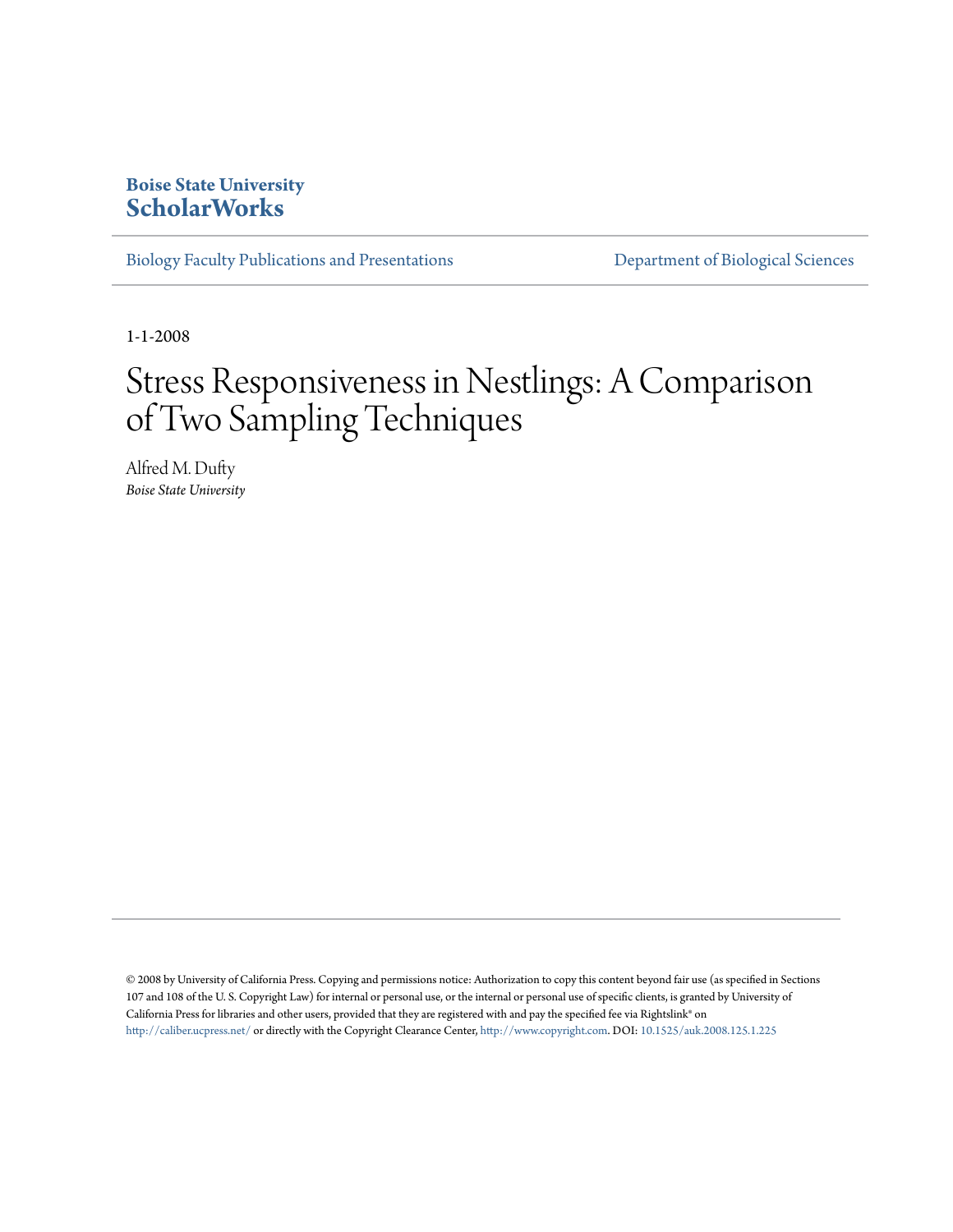# **Stress Responsiveness in Nestlings: A Comparison of Two Sampling Techniques**

# **Alfred M. Dufty, Jr.**

Boise State University

#### **Abstract**

I compared the effects on plasma corticosterone levels of two methods of collecting blood samples during standardized capture and handling stress protocols. In one method, individual nestling American Kestrels (*Falco sparverius*) were bled at three time periods: when initially removed from the nest, and 15 and 30 min later. In the other method, siblings removed from a nest were bled once each, either at the time of removal, or 15 or 30 min later. I found that there was no difference between the two groups in plasma corticosterone levels at the first sampling period, but 15 and 30 min after capture the singly-bled birds had significantly higher plasma corticosterone levels than the multiply-bled nestlings. The results suggest that data from multiplybled birds underestimate actual circulating hormone levels. The underlying mechanism for this phenomenon is unknown, although it may involve hemodilution.

**Key words:** American Kestrel, stress, corticosterone, hemodilution, nestlings

Organisms experiencing stressors typically secrete glucocorticoids to maintain or restore homeostasis (Wingfield and Romero 2001). The pattern of corticosterone secretion in response to a standardized stressor frequently is used to compare how different organisms respond to disruptive events. For birds, the most common technique is to use capture and handling stress to activate the hypothalamic-pituitary-adrenal (HPA) axis, with the sensitivity of the axis to the stressor determined through repeated blood sampling followed by radioimmunoassay (RIA) of the blood samples for corticosterone. Birds are held in a cloth bag between sampling sessions. This protocol facilitates comparison of adrenal responsiveness within and among species, and the results of such studies have enhanced our understanding of how ecological factors modulate stress responses (Wingfield et al. 1998, Wingfield and Romero 2001).

The importance of a standardized approach in collecting blood samples to measure adrenoresponsiveness has been acknowledged, either explicitly or implicitly, in myriad papers. However, subtle, but possibly important, procedural differences occur among studies that use this protocol. For example, in many studies morphological measurements are taken after the last sampling period, so that the only time birds are handled is when blood samples are taken (Wingfield et al. 1992, Silverin et al. 1997, Blas et al. 2005). In contrast, sometimes morphological measurements are taken in between blood samples, when the birds would otherwise be in a cloth bag (Meddle et al. 2003, Adams et al. 2005). Similarly, occasionally birds are held in small cages in between sampling periods (e.g., Love et al. 2005) rather than in cloth bags. Furthermore, different trapping methods may be utilized in the same investigation (e.g., Lynn et al. 2003). In addition, in most studies similar amounts of blood are removed at each sampling period, but in others the initial blood sample may be larger, if additional hematological measurements are performed (e.g., Clinchy et al. 2004). Finally, the same individual is sampled repeatedly in many studies (Wingfield et al. 1992, Silverin et al. 1997, Love et al. 2003), while, in others, each bird is bled only once during the capture and handling period (Sockman and Schwabl 2001, Quillfeldt et al. 2004, Brown et al. 2005).

The possible effects of methodological differences in the standardized protocol have rarely been examined directly, yet there is evidence that they may be significant. For example, Canoine et al. (2002) found that the stress response induced by restraint in a cage is greater than that induced by restraint in a cloth bag. Romero and Romero (2002) found that onset of the stress response in birds is influenced by trapping technique. Kannan and Mench (1996) noted that how a bird is handled prior to blood sampling affects corticosterone levels. Since the point of using a standardized capture and handling protocol is that it allows comparisons to be made among investigations, it is important to know which aspects of the protocol can or cannot be modified without affecting the results.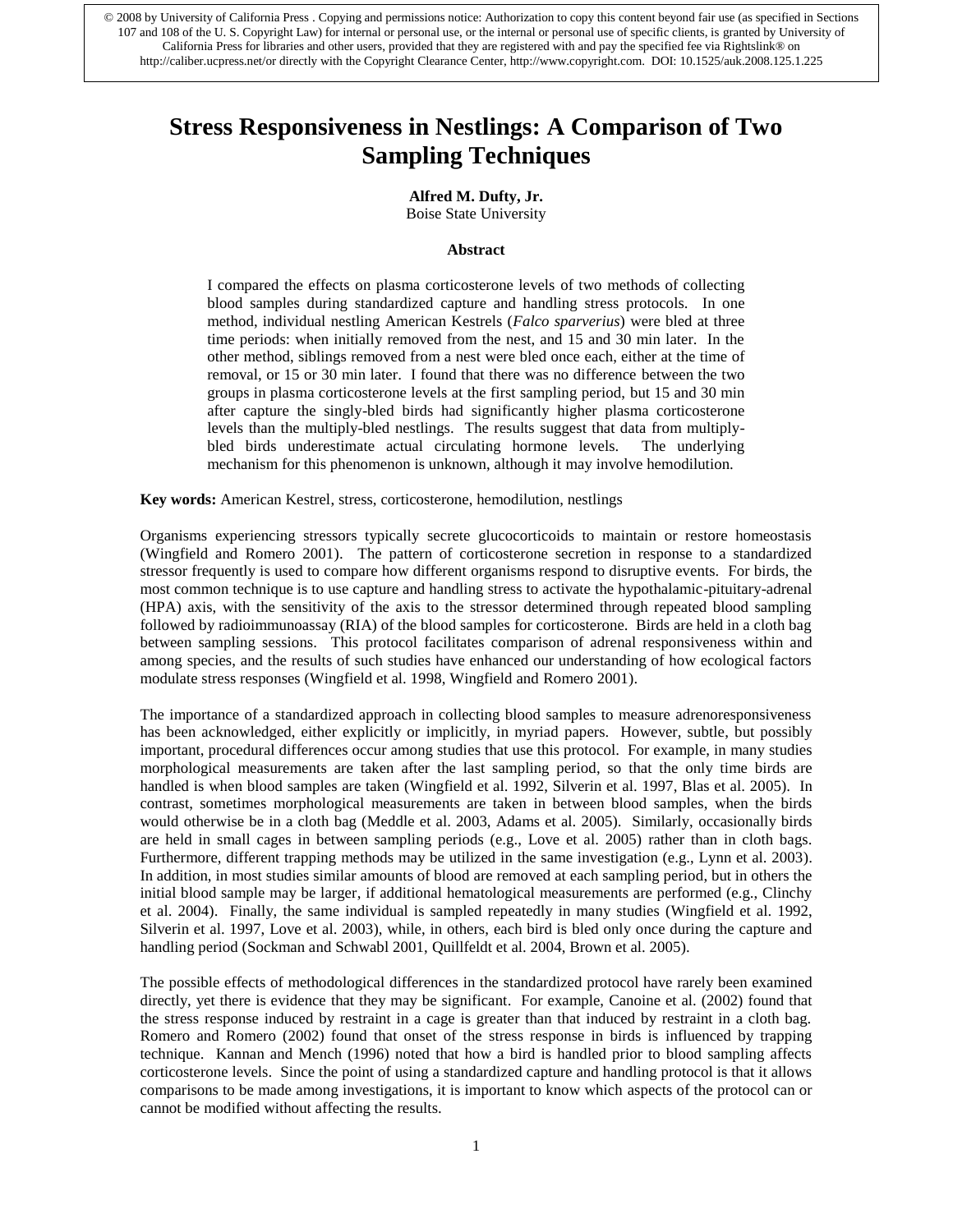My study was conducted to investigate whether one of these factors, the number of times a bird is sampled during the capture and handling protocol, affects plasma corticosterone levels. I compared the adrenal responses of singly- versus multiply-bled nestling American Kestrels (*Falco sparverius*) to a standardized capture and handling protocol. If the process of blood sampling itself modifies the stress response, then a nestling taken from its nest and bled only once (e.g., 10 or 20 min after removal from the nest) may exhibit a different trajectory of corticosterone secretion than a bird taken from its nest and handled and bled repeatedly.

## **Methods**

*Study area and species.–*This investigation was performed with the approval of the Boise State University Institutional Animal Care and Use Committee. The study population consisted of American Kestrels breeding in nest boxes affixed to telephone poles on roadsides between Meridian and Kuna, ID. Nest boxes  $(N = 48$ ; inside dimensions; width x depth x height = 19.1 cm x 18.1 cm x 43.8 cm) were 2-3 m off the ground and most were 0.8-1.6 km from the nearest neighboring box. The study area  $(43° 5' N, 116° 4' W)$ is primarily agricultural land and pastures, with occasional housing clusters.

Nest boxes were checked irregularly for occupancy, eggs, or nestlings beginning in April, and almost daily starting on 9 May. Nestlings discovered post-hatch were aged using a photographic guide (Griggs and Steenhof 1993). American Kestrel clutches hatch asynchronously (Smallwood and Bird 2002), and the hatch date for a nest was defined as the hatch date of the oldest nestling.

*Blood sampling procedure.–*Blood samples were collected when nestlings were 10-12 days old, a time when the American Kestrel HPA axis is functional, if not fully mature (Sockman and Schwabl 2001, Love et al. 2003). Nestlings cannot be sexed at this age, so for this and all subsequent analyses the sexes were combined. To produce the proposed comparison between multiply-bled and singly bled birds, one nestling from each clutch was handled and bled three times, while all others were handled and bled only once, as follows: During a test, all nestlings were taken from the nest box and placed in a white, plastic, 5-gallon pail. One bird, selected at random, was bled multiple times: immediately after removal from the nest (referred to as Time 0) and again 15 and 30 minutes later (Time 15 and Time 30, respectively). All other young from the same nest were bled once, as follows: if two additional young were present, then one was bled at Time 0 and the other at Time 15. If there were three additional young, then one each was sampled at Times 0, 15, and 30, respectively. If there were four additional nestlings, then birds were sampled at Times 0, 15, 25 (data not shown), and 30. One clutch contained only one additional bird; it was bled at Time 15. Finally, body mass measurements were collected from all birds after all blood samples had been collected.

The order of bleeds was initially determined by a coin toss and alternated thereafter. For example, if the multiply-bled bird in a nest was the first individual sampled at Time 0, then it was sampled second at Time 15 and first again at Time 30. All blood samples were collected within five min (mean  $\pm$  SE = 2.2 min  $\pm$ 0.1) of the designated time period and were collected between 1000 h and 1430 h. The samples likely reflect baseline and stress-induced plasma corticosterone levels, even if somewhat imprecisely (Romero and Reed 2005). However, because the order of bleeding alternated from one sample to the next, variability within a time period was distributed equally between the two groups. Each sample was collected after puncturing the wing vein with a 26-gauge needle. I halted the flow of blood by applying pressure to the wound with a small piece of cotton. Samples were collected in 2 - 6 heparinized microhematocrit tubes (mean  $\pm$  SE = 3.9 tubes  $\pm$  0.15) that were sealed with clay and stored on ice until I returned to the laboratory, where the tubes were centrifuged and the plasma harvested and stored in microcentrifuge tubes at -20˚ C until assayed.

*Corticosterone radioimmunoassay.–*Corticosterone was measured directly from plasma in a single radioimmunoassay, after Wingfield et al. (1992). In brief, to sample test tubes containing approximately 50 µl plasma (mean  $\pm$  SE = 49.3 µl  $\pm$  0.35; range 29 – 50 µl) I added 20 µl of labeled corticosterone. I also added labeled corticosterone to each of two test tubes containing 1000 pg corticosterone. Corticosterone was extracted in 4 ml of freshly distilled dichloromethane, dried under nitrogen gas, and resuspended in 550 µl of buffer. Two-hundred microliters of this solution was added to each of two assay tubes and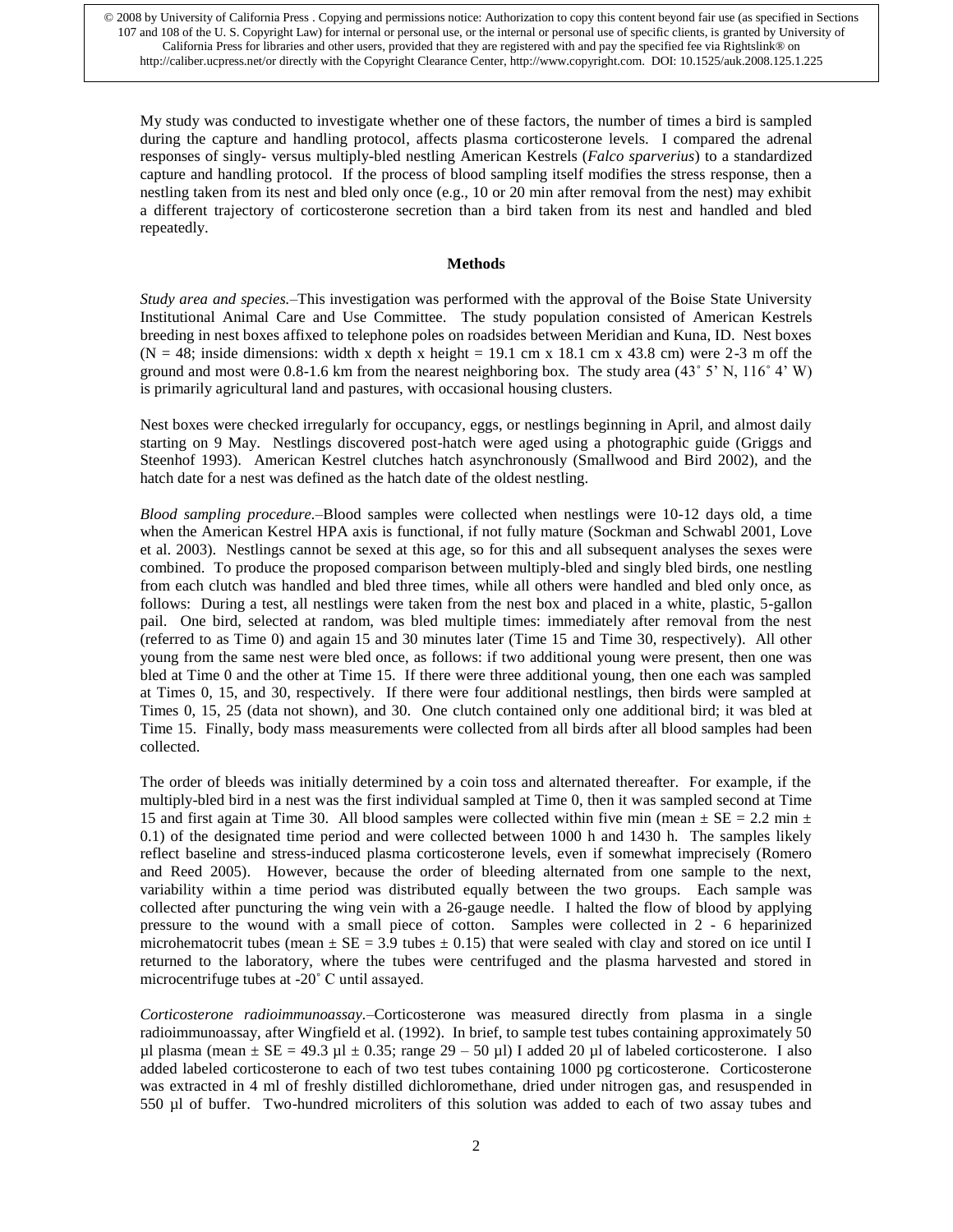another 100 µl was added to a scintillation vial. Scintillant (4 ml) was added to the latter vials, which provided an estimate of the percentage of steroid recovered after extraction. Mean recovery was 88%. A standard curve (range: 2000 pg to 7.8 pg) was prepared in duplicate assay tubes. To each sample and standard curve tube I added 100 µl of tritiated corticosterone and 100 µl of corticosterone antibody (Endocrine Sciences). This equilibrated overnight at  $4^{\circ}$  C. I added Dextran-coated charcoal (500 µl) to all samples and to the standard curve. Ten minutes later, tubes were centrifuged at 2000 rpm for an additional 10 minutes. The supernatant was decanted into scintillation vials, scintillant was added, and the vials were vortexed. The vials were counted on a Beckman LS-6800 scintillation counter the following day. Nonspecific binding of the antibody was less than 5%. Two water blanks measured undetectable levels of corticosterone. The two 1000 pg corticosterone standards averaged 960 pg  $\pm$  17.5 SE.

*Hematocrit values.–*Eighteen birds from 10 nests used in the first part of this study were bled again about two weeks later, at approximately 27 days of age. Values for birds from the same nest were averaged. All birds were bled three times, at T0, T15, and T30, with blood collected in 2-6 heparinized microhematocrit tubes. Tubes were centrifuged for 60 sec in a hematocrit centrifuge that also was used to measured hematocrit levels from one microhematocrit tube for each bird at each collection time. Hematocrit measurements for singly bled birds were obtained from the heparinized microhematocrit tubes collected from the 10 – 12 day old birds sampled for corticosterone either at T0, T15, or T30 (see above). Hematocrit levels were compared within, but not between, the two groups.

*Statistical analyses.–*Plasma corticosterone levels of multiply- and singly-bled birds in a given nest were compared using paired *t*-tests for each of the three time periods. That is, the plasma corticosterone level measured at T0 for each multiply-bled individual was paired with that of its singly-bled sibling that was bled at T0. Similarly, the T15 and T30 values for multiply-bled birds were paired with the values from siblings bled at T15 and T30, respectively.

Hematocrit levels measured from blood collected at T0, T15, and T30 were compared by repeatedmeasures ANOVA. Hematocrit levels measured from blood collected at T0, T15, or T30 were compared with a one-way ANOVA. Data are presented as means  $\pm$  SE, and significance values are set at  $P < 0.05$ .

### **Results**

The results of the paired *t*-tests are shown in Figure 1. Plasma corticosterone levels in singly- and multiplybled individuals were similar at T0 (singly-bled: 5.43 ng/ml  $\pm$  1.25; multiply-bled: 5.34 ng/ml  $\pm$  1.52; paired  $t = 0.06$ , 14 df,  $P > 0.4$ ). At T15 there was a significant difference in plasma corticosterone titers between singly- and multiply-bled kestrel nestlings, with singly-bled birds exhibiting higher levels than multiply-bled birds (singly-bled:  $12.71$  ng/ml  $\pm$  1.41; multiply-bled:  $10.22$  ng/ml  $\pm$  1.51; paired  $t = 2.152$ , 15 df,  $P < 0.025$ ). This same pattern continued at T30 (singly-bled: 11.39 ng/ml  $\pm$  2.16; multiply-bled: 8.91 ng/ml ± 2.19; paired *t* = 2.569, 12 df, *P* < 0.025).

Hematocrit values changed significantly over time in multiply-bled birds  $(F_{2,18} = 23.90, P < 0.0001)$ . Mean  $\pm$  SE hematocrit levels declined over the three time periods, from 42.9%  $\pm$  1.1 at T0 to 39.6%  $\pm$  0.7 at T15 and to 38.1%  $\pm$  0.9 at T30 (Figure 2A). There were no differences among hematocrit levels in birds bled once, either at T0 (39.73%  $\pm$  0.83), T15 (40.4%  $\pm$  0.93), or T30 (38.6%  $\pm$  1.00) ( $F_{2,42}$  = 0.97, *P* = 0.386; Figure 2B).

#### **Discussion**

The handling-induced corticosterone titers I report are lower than those commonly found in adult birds, but adrenoresponsiveness in nestlings is less than that of adults (e.g., Sims and Holberton 2000), and my results are consistent with values reported by others for nestling kestrels (Sockman and Schwabl 2001, Love et al. 2003). These data suggest that plasma corticosterone levels measured using the standard capture and handling protocol can be affected by the number of times a bird is sampled, with multiply-bled birds exhibiting lower corticosterone levels than singly-bled birds. Therefore, corticosterone levels measured from multiply-bled birds may underestimate the plasma hormone levels in unbled birds. Consequently, this factor must be considered when comparing data among studies. This is but one of several seemingly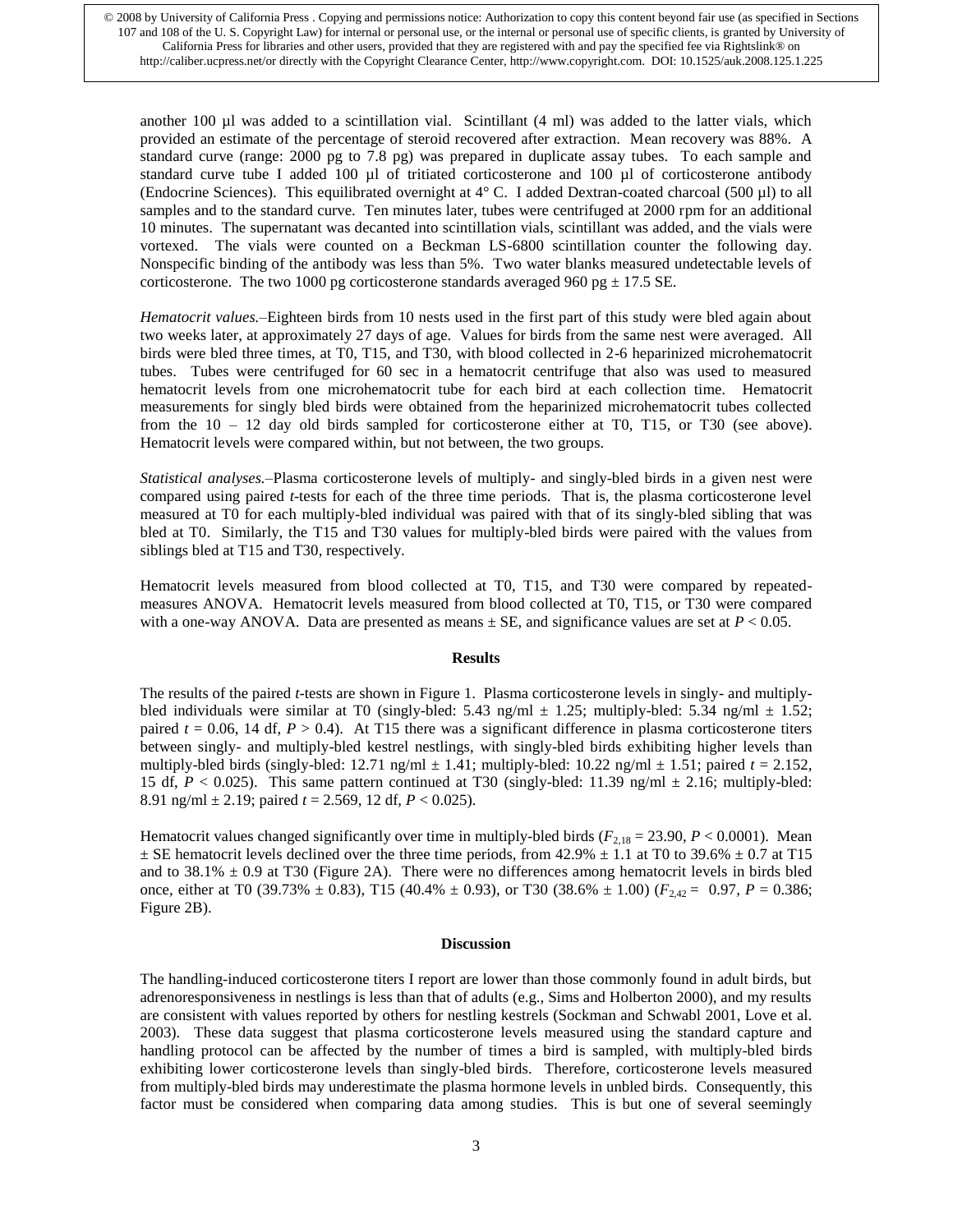innocuous variations that occur within the nominal "standard" protocol. Other variables, such as when morphological measurements are taken, how the birds are maintained between samples, and the size of the blood samples may also prove to be important and deserve to be examined systematically.

The finding that multiply-bled birds had significantly lower plasma corticosterone levels than singly-bled birds sampled 15 or 30 min after the onset of capture/handling stress is counterintuitive, because a bird handled and bled several times would be expected to experience more stress, and to secrete more corticosterone, than a bird sampled only once. The mechanism for this unexpected result is unclear and the phenomenon deserves closer examination.

One possible contributing factor is hemodilution following hemorrhage, which would reduce the plasma concentration of corticosterone in multiply-bled birds. Hemodilution occurs when transcapillary interstitial fluid reabsorption replaces fluids lost by hemorrhage, restoring blood volume and helping to maintain blood pressure. Birds can restore blood volume within a few minutes of hemorrhage (Djojosugito et al. 1968, Kovách and Bálint 1969, Radke et al. 1985). Indeed, the rapid movement of extracellular fluid into the capillaries is so rapid and strong that it can overshoot the pre-hemorrhage blood volume within a few minutes (Takei and Hatakeyama 1987). This replacement fluid results in a diluting effect that is manifest by a reduction in hematocrit values (Djojosugito et al. 1968, Kovách and Balint 1969, Ploucha et al. 1981, Gildersleeve et al. 1985, Dressen et al. 1999, Totzke et al. 1999, Piersma et al. 2000).

Although many early studies of hemorrhage involved the removal of a large percentage of the total blood volume and were not designed for the birds to survive, the hematocrit results presented in Figure 2A suggest that hemodilution also occurs when small amounts of blood are collected repeatedly over 30 min. In contrast, hematocrit levels did not differ among singly-bled birds sampled during that time frame (Fig. 2B).

Although the hematocrit patterns suggest that hemodilution may, indeed, play a role in explaining the corticosterone results, they must be viewed with caution. For example, the multiply-bled birds were two weeks older than the singly-bled birds when blood samples were collected. Hematocrit levels change during development in kestrels (Dawson and Bortolotti 1997), and it is possible that the response to hemorrhage changes as nestlings develop. Furthermore, body size plays a role in the effects of hemorrhage, and it would have been useful to know what percentage of a nestling's blood volume was removed in each blood sample for multiply-bled and singly-bled birds. However, I did not attempt these calculations because the blood sampling technique (i.e., venipuncture) estimates blood loss imprecisely. That is, it does not account for blood lost in the form of hematomas or for residual bleeding following the end of blood sampling. Lastly, the effects of hemorrhage on corticosterone and hematocrit levels are difficult to predict because the physiological response to hemorrhage is complex (Schadt and Ludbrook 1991) and probably involve more than just hemodilution. For example, Dressen et al. (1999) also found that repeated blood sampling reduces hematocrit levels in kestrels; however, after correcting for hemodilution, they concluded that other, unknown factors also contribute. Clearly, there is need for additional work in this area.

In summary, my results demonstrate that corticosterone levels differ in multiply- and singly-bled birds sampled at the same times after the onset of capture/handling stress. The most common technique, in which multiple samples are collected from individual birds, underestimates corticosterone values. The underlying mechanism for this is unknown. Although it may involve hemodilution, establishing such a link will require rigorous experimentation. It is the pattern of corticosterone secretion, rather than the absolute corticosterone values, which usually is important in interpreting the effects of stressors on organisms. Nonetheless, it will be important to consider effects of such procedural differences when comparing results among studies.

#### **Acknowledgments**

I thank the anonymous reviewers for their constructive comments on an earlier version of this paper. J. Belthoff, M. Butler, and J. Munger also provided helpful input.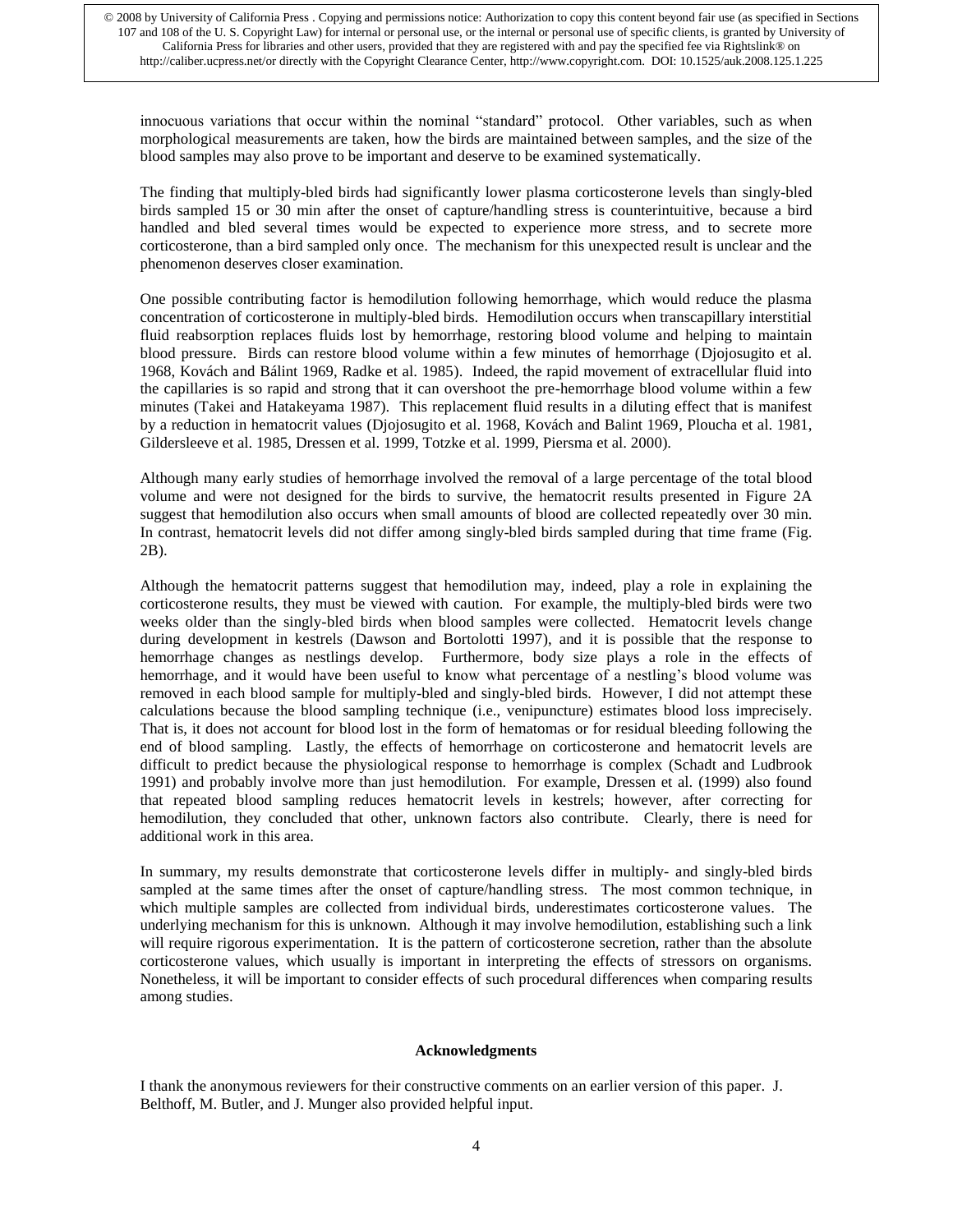#### **Literature Cited**

- Adams, N. J., J. F. Cockrem, G. A. Taylor, E. J. Candy, and J. Bridges. 2005. Corticosterone responses of Grey-Faced Petrels (*Pterodroma macroptera gouldi*) are higher during incubation than during other breeding stages. Physiological and Biochemical Zoology 78:69–77.
- Blas, J., R. Baos, G. R. Bortolotti, T. Marchant, and F. Hiraldo. 2005. A multi-tier approach to identifying environmental stress in altricial nestling birds. Functional Ecology 19:315-322.
- Brown, C. R., M. B. Brown, S. A. Raouf, L. C. Smith, and J. C. Wingfield. 2005. Effects of endogenous steroid hormone levels on annual survival in cliff swallows. Ecology 19:315-322.
- Canoine, V., T. J. Hayden, K. Rowe and W. Goymann. 2002. The stress response of European Stonechats depends on the type of stressor. Behaviour 139:1303-1311.
- Clinchy, M., L. Zanette, R. Boonstra, J. C. Wingfield, and J. N. M. Smith. 2004. Balancing food and predator pressure induces chronic stress in songbirds. Proceedings of the Royal Society B 271:2473- 2479.
- Dawson, R. D., and G. R. Bortolotti. 1997. Variation in hematocrit and total plasma proteins of nestling American Kestrels (*Falco sparverius*) in the wild. Comparative Biochemistry and Physiology 117A:383-390.
- Djojosugito, A. M., B. Folkow, and A. G. B. Kovách. 1968. The mechanisms behind the rapid blood volume restoration after hemorrhage in birds. Acta Physiologica Scandinavica 74:114-122.
- Dressen, P. J., J. Wimsatt, and M. J. Burkhard. 1999. The effects of isoflurane anesthesia on hematologic and plasma biochemical values of American Kestrels (*Falco sparverius*). Journal of Avian Medicine and Surgery 13:173-179.
- Gildersleeve, R. P., M. J. Galvin, J. P. Thaxton, and D. I. McRee. 1985. Hematological response of Japanese Quail to acute hemorrhagic stress. Comparative Biochemistry and Physiology 81A:403- 409.
- Griggs, G. R., and K. Steenhof. 1993. Photographic guide for aging nestling American Kestrels. U. S. Department of the Interior, Bureau of Land Management, Boise, ID.
- Kannan, G., and J. A. Mench. 1996. Influence of different handling methods and crating periods on plasma corticosterone concentrations in broilers. British Poultry Science 37:21-31.
- Kovách, A. G. B., and T. Balint. 1969. Comparative study on haemodilution after haemorrhage in the pigeon and the rat. Acta physiologica Academiae Scientiarum Hungaricae, Tomus 35:231-243.
- Love, O. P., D. M. Bird, and L. J. Shutt. 2003. Corticosterone levels during post-natal development in captive American Kestrels (*Falco sparverius*). General and Comparative Endocrinology 130:135- 141.
- Lynn, S. E., K. E. Hunt, and J. C. Wingfield. 2003. Ecological factors affecting the adrenocortical response to stress in chestnut-collared and McCown's longspurs (*Calcarius ornatus, Calcarius mccownii*). Physiological and Biochemical Zoology 76:566-576.
- Meddle, S. L., N. T. Owen-Ashley, M. I. Richardson, and J. C. Wingfield. 2003. Modulation of the hypothalamic-pituitary-adrenal axis of an Arctic-breeding polygynandrous songbird, the Smith's longspur, *Calcarius pictus*. Proceedings of the Royal Society B 270:1849-1856.
- Piersma, T., A. Koolhaas, A. Dekinga, and E. Gwinner. 2000. Red blood cell and white blood cell counts in sandpipers (*Philomachus pugnax, Calidris canutus*): effects of captivity, season, nutritional status, and frequent bleeds. Canadian Journal of Zoology 78:1349-1355.
- Ploucha, J. M., J. B. Scott, and R. K. Ringer. 1981. Vascular and hematologic effects of hemorrhage in the chicken. American Journal of Physiology 240:H9-H17.
- Quillfeldt, P., J. F. Masello and E. Möstl. 2004. Blood chemistry in relation to nutrition and ectoparasite load in Wilson's storm-petrels *Oceanites oceanicus*. Polar Biology 27:168-176.
- Radke, W. J., C. M. Albasi, and S. Harvey. 1985. Haemorrhage and adrenocortical activity in the fowl (*Gallus domesticus*). General and Comparative Endocrinology 60:204-209.
- Romero, L. M., and J. M. Reed. 2005. Collecting baseline corticosterone samples in the field: is under 3 min good enough? Comparative Biochemistry and Physiology 140A:73-79.
- Romero, L. M., and R. C. Romero. 2002. Corticosterone responses in wild birds: the importance of rapid initial sampling. Condor 104:129-135.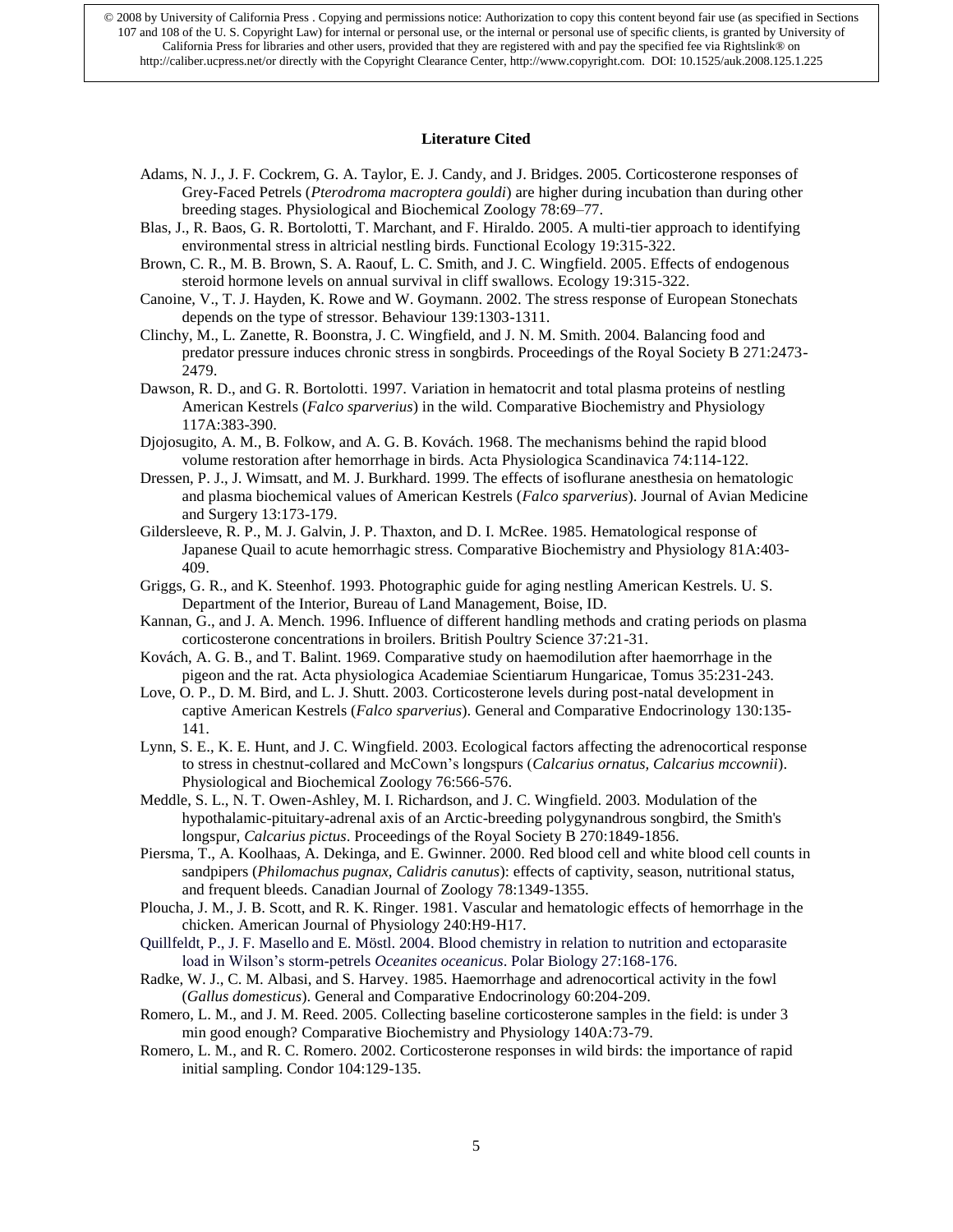- Schadt, J. C., and J. Ludbrook. 1991. Hemodynamic and neurohumoral responses to acute hypovolemia in conscious mammals. American Journal of Physiology 260:H305-H318.
- Silverin, B., B. Arvidson, and J. C. Wingfield. 1997. The adrenocortical responses to stress in breeding willow warblers, *Phylloscopus trochilus*, in Sweden: effects of latitude and gender. Functional Ecology 11:376-384.
- Sims, C. G., and R. L. Holberton. 2000. Development of the corticosterone stress response in young northern mockingbirds (*Mimus polyglottos*). General and Comparative Endocrinology 119:193-201.
- Smallwood, J. A., and D. M. Bird. 2002. American Kestrel (*Falco sparverius*). *In* The Birds of North America, no. 602 (A. Poole and F. Gill, Eds.). Academy of Natural Sciences, Philadelphia, and American Ornithologists' Union, Washington, D.C.
- Sockman, K. W., and H. Schwabl. 2001. Plasma corticosterone in nestling American Kestrels: effects of age, handling stress, yolk androgens, and body condition. General and Comparative Endocrinology 122:205-212.
- Takei, Y., and I. Hatakeyama. 1987. Changes in blood volume after hemorrhage and injection of hypertonic saline in the conscious quail, *Coturnix coturnix japonica*. Zoological Science 4:803-811.
- Totzke, U., M. Fenske, O. Hüppop, H. Raabe, and N. Schach. 1999. The influence of fasting on blood and plasma composition of herring gulls (*Larus argentatus*). Physiological and Biochemical Zoology 72:426-437.
- Wingfield, J. C., C. Breuner, J. Jacobs, S. Lynn, D. Maney, M. Ramenofsky, and R. Richardson. 1998. Ecological bases of hormone-behavior interactions: the "Emergency Life History Stage". American Zoologist 38:191-206.
- Wingfield, J. C., and L. M. Romero. 2001. Adrenocortical responses to stress and their modulation in freeliving vertebrates. Pages 211-234 *in* Handbook of Physiology; Section 7: The Endocrine System; Volume IV: Coping with the Environment: Neural and Endocrine Mechanisms. B. S. McEwen and H. M. Goodman, Eds). Oxford University Press, New York.
- Wingfield, J. C., C. M. Vleck, and M. C. Moore. 1992. Seasonal changes in the adrenocortical response to stress in birds of the Sonoran Desert. Journal of Experimental Zoology 264:419-428.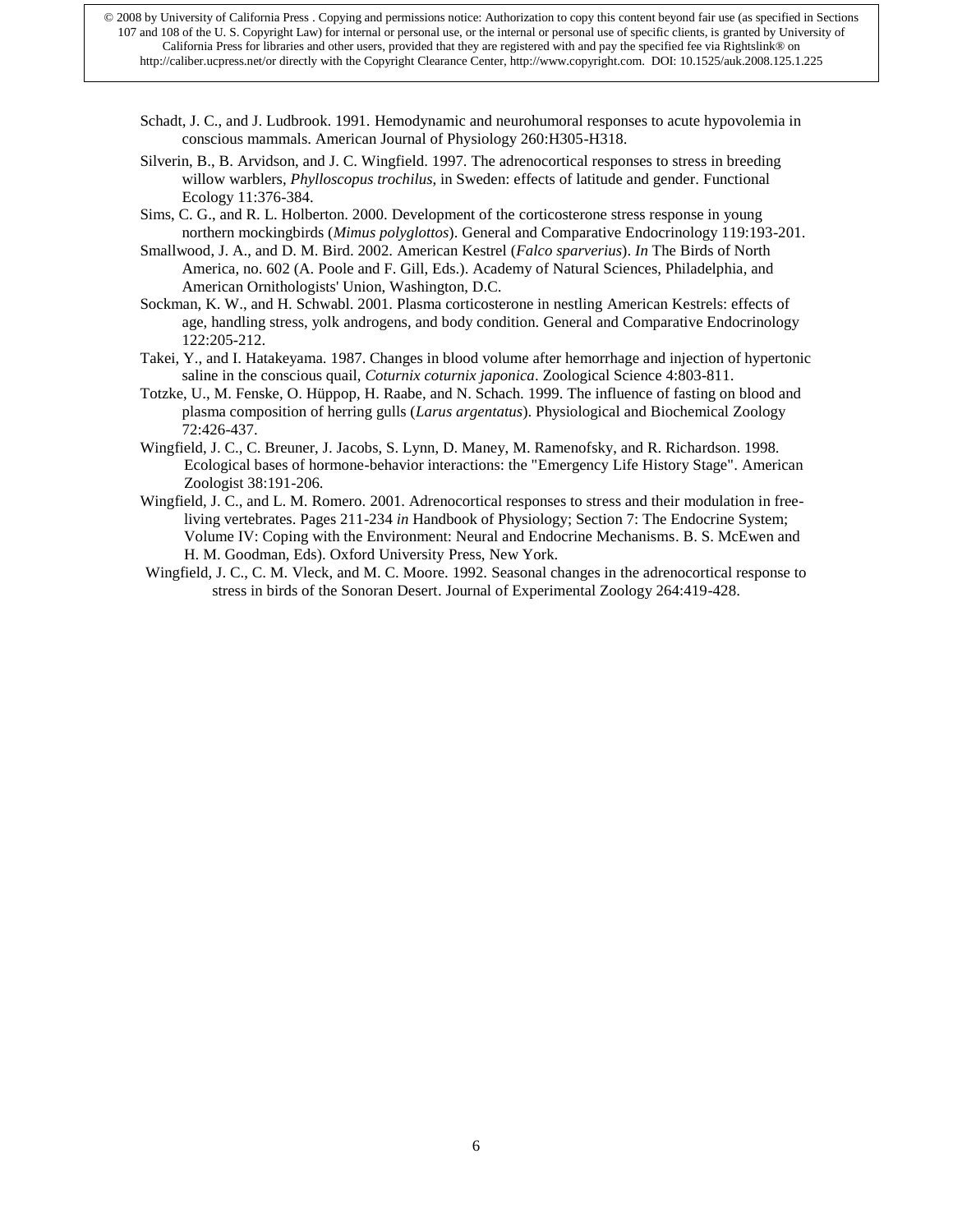## **Figure legends**

Fig. 1. Mean + SE plasma corticosterone values for nestling American Kestrels sampled at one of three time periods after removal from the nest (black histograms) or at each of those same three time periods (white histograms). Data from singly-bled and multiply-bled birds at each time period were compared with paired *t*-tests, and an asterisk indicates significant differences (*P* < 0.025). Numbers within histograms are sample sizes.

Fig. 2. Mean ± SE hematocrit levels A) for birds sampled during each of three time periods: at capture, 15 min after capture, and 30 min after capture, and B) for birds sampled once, either at capture or 15 min or 30 min after capture. Numbers below SE bars are sample sizes.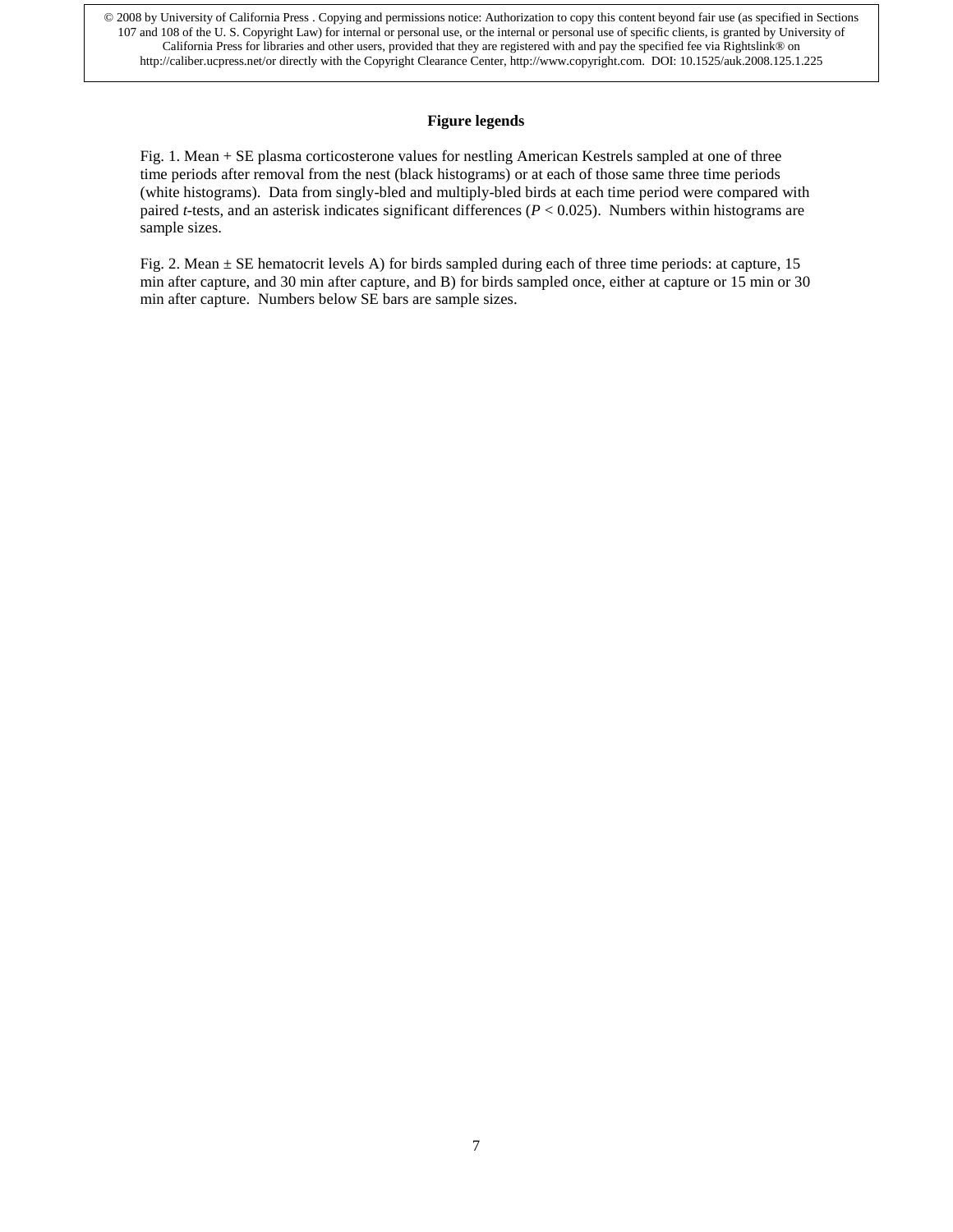

Fig. 1